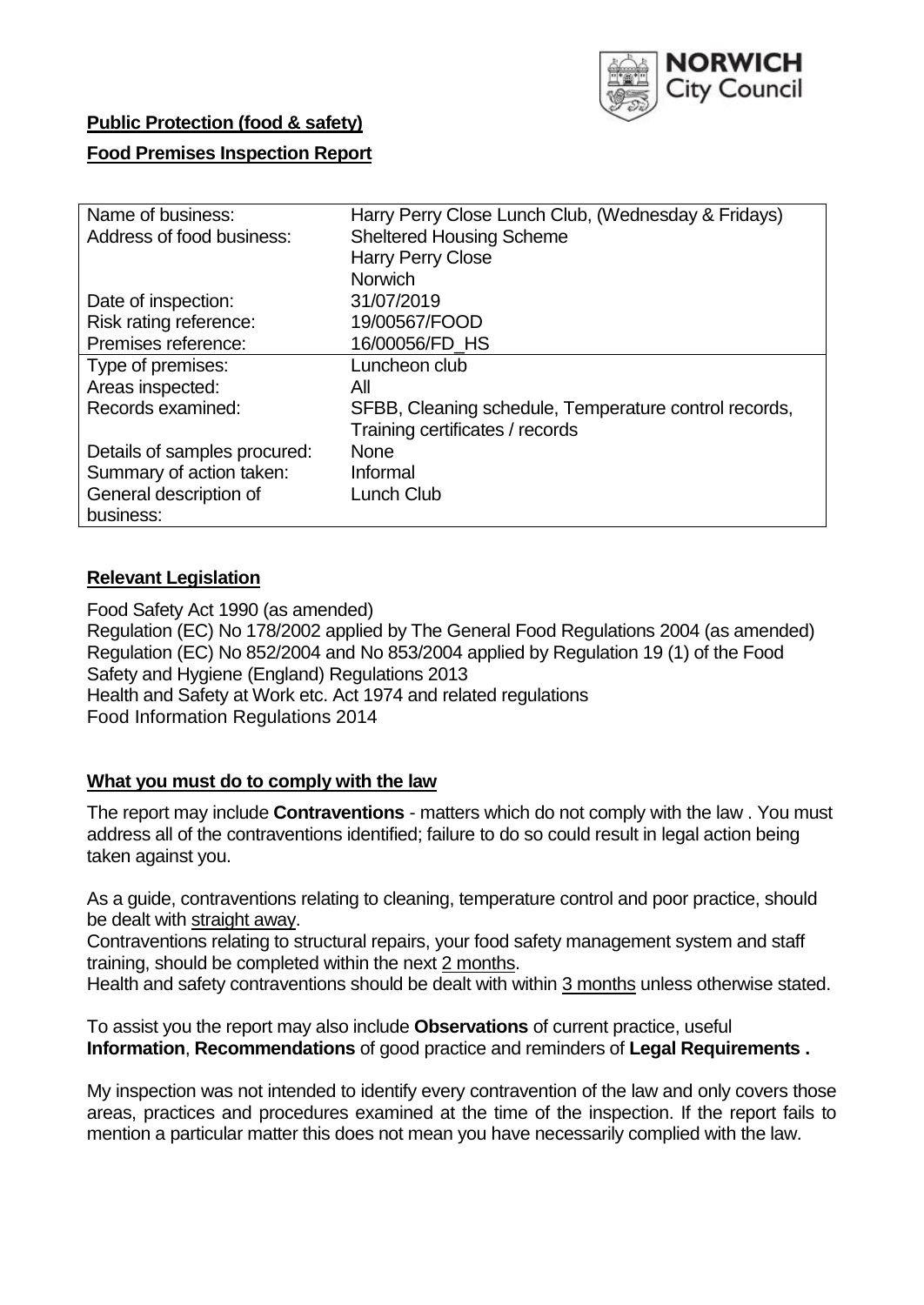# **FOOD SAFETY**

### **How we calculate your Food Hygiene Rating:**

The food safety section has been divided into the three areas which you are scored against for the hygiene rating: 1. food hygiene and safety procedures, 2. structural requirements and 3. confidence in management/control procedures. Each section begins with a summary of what was observed and the score you have been given. Details of how these scores combine to produce your overall food hygiene rating are shown in the table.

| <b>Compliance Area</b>                     |          |    |                | <b>You Score</b> |                |    |           |    |                |  |  |
|--------------------------------------------|----------|----|----------------|------------------|----------------|----|-----------|----|----------------|--|--|
| Food Hygiene and Safety                    |          |    | 0              | 5.               | 10             | 15 | 20        | 25 |                |  |  |
| <b>Structure and Cleaning</b>              |          |    | $\Omega$       | 5                | 10             | 15 | 20        | 25 |                |  |  |
| Confidence in management & control systems |          |    | $\overline{0}$ | 5                | 10             | 15 | 20        | 30 |                |  |  |
|                                            |          |    |                |                  |                |    |           |    |                |  |  |
| <b>Your Total score</b>                    | $0 - 15$ | 20 | $25 - 30$      |                  | $35 - 40$      |    | $45 - 50$ |    | > 50           |  |  |
| Your Worst score                           | 5        | 10 | 10             |                  | 15             |    | 20        |    | $\blacksquare$ |  |  |
|                                            |          |    |                |                  |                |    |           |    |                |  |  |
| <b>Your Rating is</b>                      | 5        | 4. | 3              |                  | $\overline{2}$ |    |           |    | $\overline{0}$ |  |  |

Your Food Hygiene Rating is 5 - a very good standard

000005

# **1. Food Hygiene and Safety**

Food Hygiene standards are excellent. You demonstrated full compliance with legal requirements. You have safe food handling practices and procedures and all the necessary control measures to prevent cross-contamination are in place. **(Score 0)**

## Contamination risks

**Observation** I was pleased to see you were able to demonstrate effective controls to prevent cross-contamination.

**Observation** I was pleased to see that you had separate shelving in the freezer for gluten free foods

#### Hand-washing

**Observation I** was pleased to see handwashing was well managed.

#### Personal Hygiene

**Observation** I was pleased to see that standards of personal hygiene were high.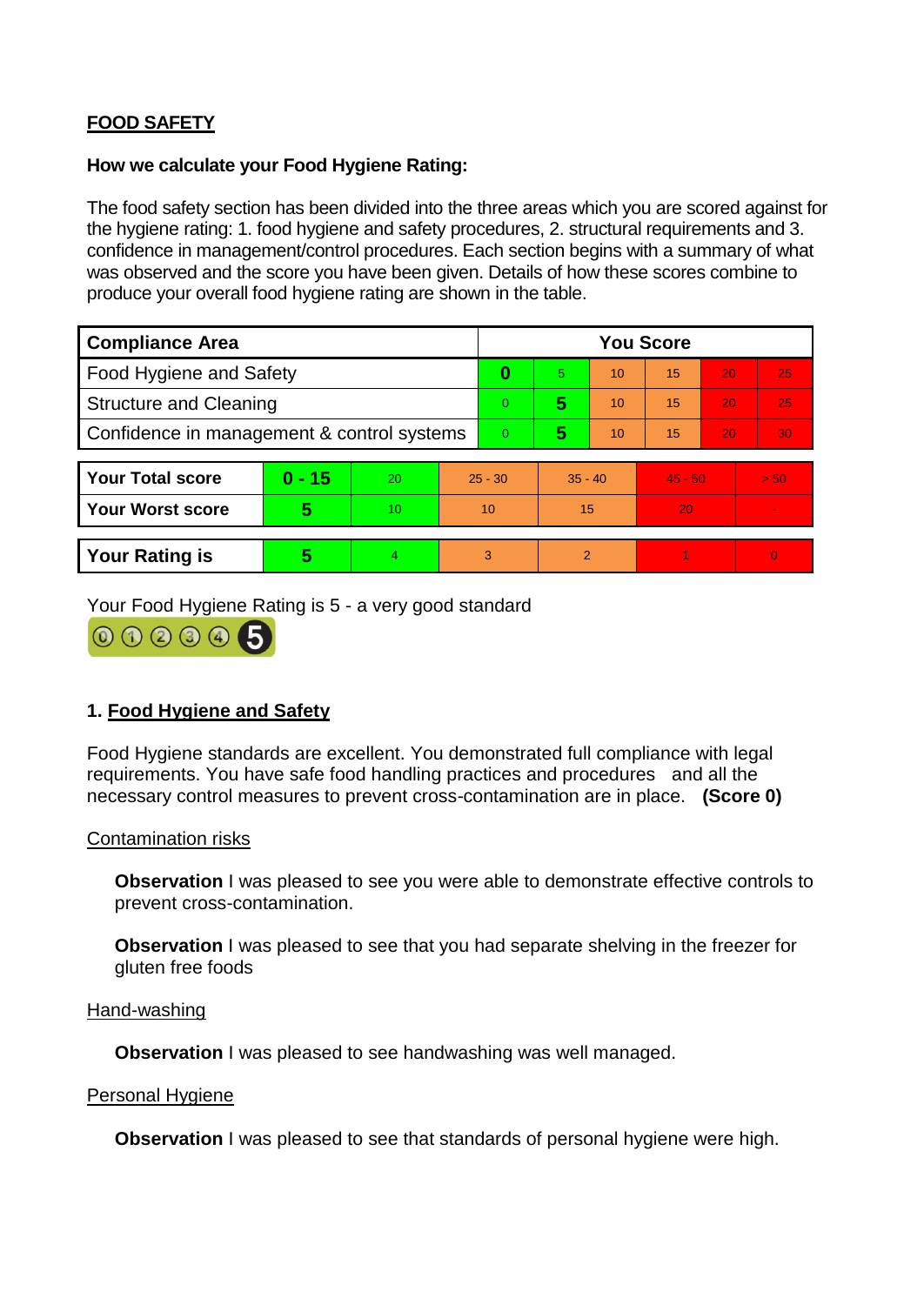## Temperature Control

**Observation** I was pleased to see you were able to limit bacterial growth and/or survival by applying appropriate temperature controls at points critical to food safety and that you were monitoring temperatures.

**Guidance** It is essential to know that your probe thermometer is working properly. A simple way to check a digital probe is to put it in iced water and boiling water:

- The readings in iced water should be between -1°C and 1°C.
- The readings in boiling water should be between 99°C and 101°C. If the reading is outside this range you should replace your probe or return it to the manufacturer to be calibrated.

**Recommendation** Your SFBB pack contains details of how to calibrate your probe thermometer so you can be sure it is giving the correct reading. Discard the probe if it deviates by more than +/- 1 degree C

## **2. Structure and Cleaning**

The structure facilities and standard of cleaning and maintenance are all of a good standard and only minor repairs and/or improvements are required. Pest control and waste disposal provisions are adequate. The minor contraventions require your attention. **(Score 5)**

## Cleaning of Structure

**Contravention** The following items were dirty and require more frequent and thorough cleaning:

• fly screens

## Cleaning Chemicals / Materials / Equipment and Methods

**Observation** I was pleased to see that the premises was kept clean and that your cleaning materials, methods and equipment were able to minimise the spread of harmful bacteria between surfaces.

#### Maintenance

**Contravention** The following had not been suitably maintained and must be repaired or replaced:

• peeling paint above water heater

## Facilities and Structural provision

**Observation** I was pleased to see the premises had been well maintained and that adequate facilities had been provided.